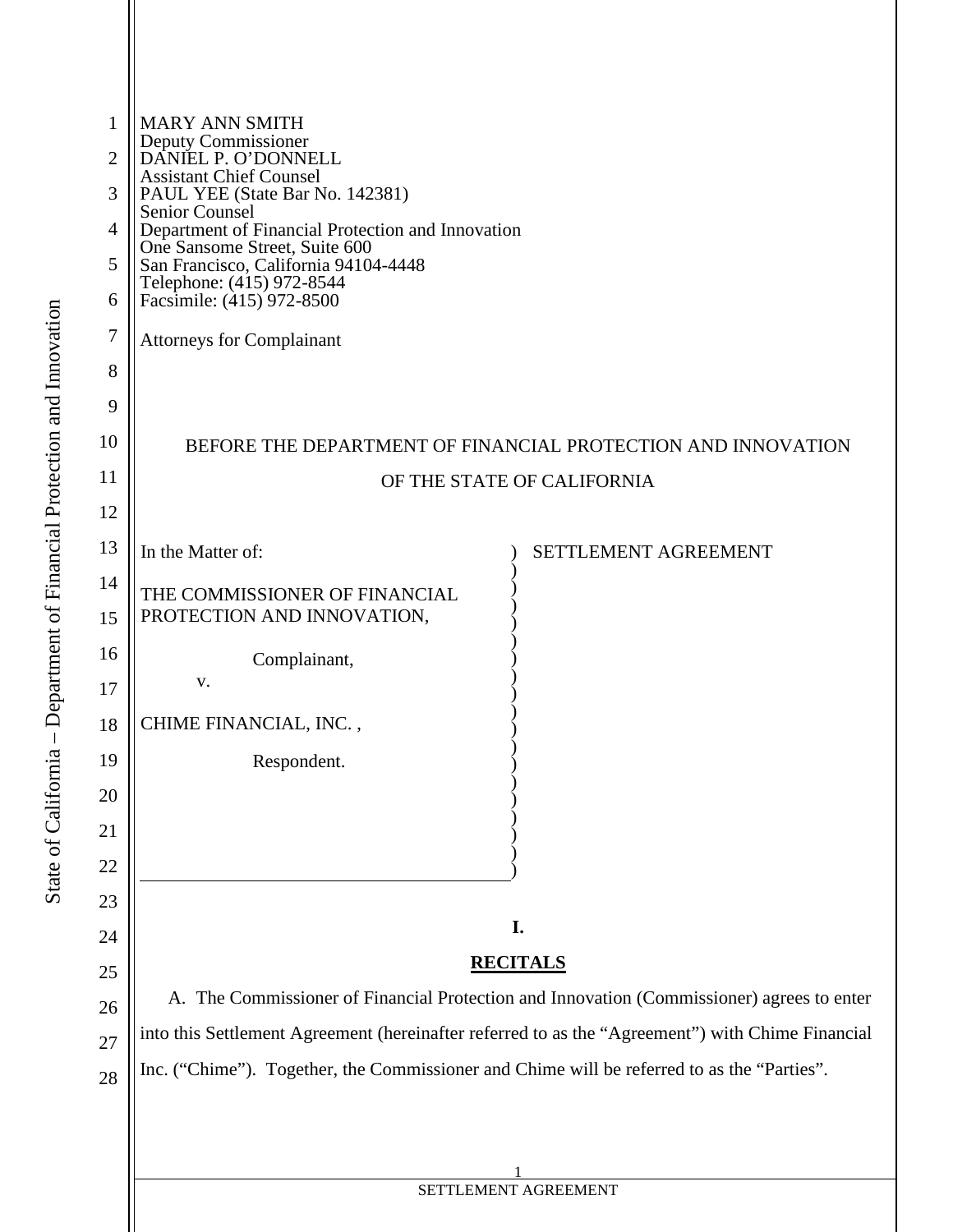5

6

7

8

9

<span id="page-1-0"></span>1

2

3

4

10

11

12

13

14

15

16

17

18

20

21

22

23

24

19

B. Chime is a financial technology company that works with banking partners to provide consumer-oriented banking products. Chime is incorporated in Delaware with headquarters in San Francisco, California. Chime's business model is predicated on partnering with certain banks (each a "Bank Partner") to provide innovative, fair and responsible financial products to consumers to improve their financial health and assist them with their financial needs.

C. At all relevant times herein, Chime was not licensed to operate as a bank in California or in any other jurisdiction, nor was it exempt from such licensure.

D. The Commissioner issues licenses and regulates state-chartered banks (Cal. Fin. Code §§ 300, 560) in the state of California through the Department of Financial Protection and Innovation. Any person engaged in the business of banking in California must be licensed by the Commissioner unless exempt from licensure, or an agent of a person licensed. (Cal. Fin. Code § 563). Furthermore, Cal. Fin. Code § 561 prohibits any person from transacting "business in a way or manner as to lead the public to believe that its business is that of a bank" without actual authority to engage in such business.

 E. In 2020, the Commissioner commenced an inquiry of Chime for potential violations of Cal. Fin. Code §§ 561 and 563 concerning Chime's use of the term "bank," or "banking" in the course of Chime's business.

F. As a result of the inquiry, the Commissioner finds:

- 1. That Chime's use of the URL address of "chimebank.com" prior to February 2020 was in violation of Cal. Fin. Code § 561 in California.
- 2. That Chime's usage of the words "bank" and "banking" in certain other aspects of Chime's business violated Cal. Fin. Code § 561 in California.

 G. Chime has cooperated with the Commissioner's inquiry and represents that it is committed agrees to comply to this Agreement as outlined below under "II. TERMS AND CONDITIONS". to working with regulatory agencies for the benefit of consumers; and that this Agreement reflects Chime's willingness to work with regulatory agencies to ensure that its products are transparently disclosed to consumers. While neither admitting nor denying the Commissioner's findings, Chime

28

25

26

27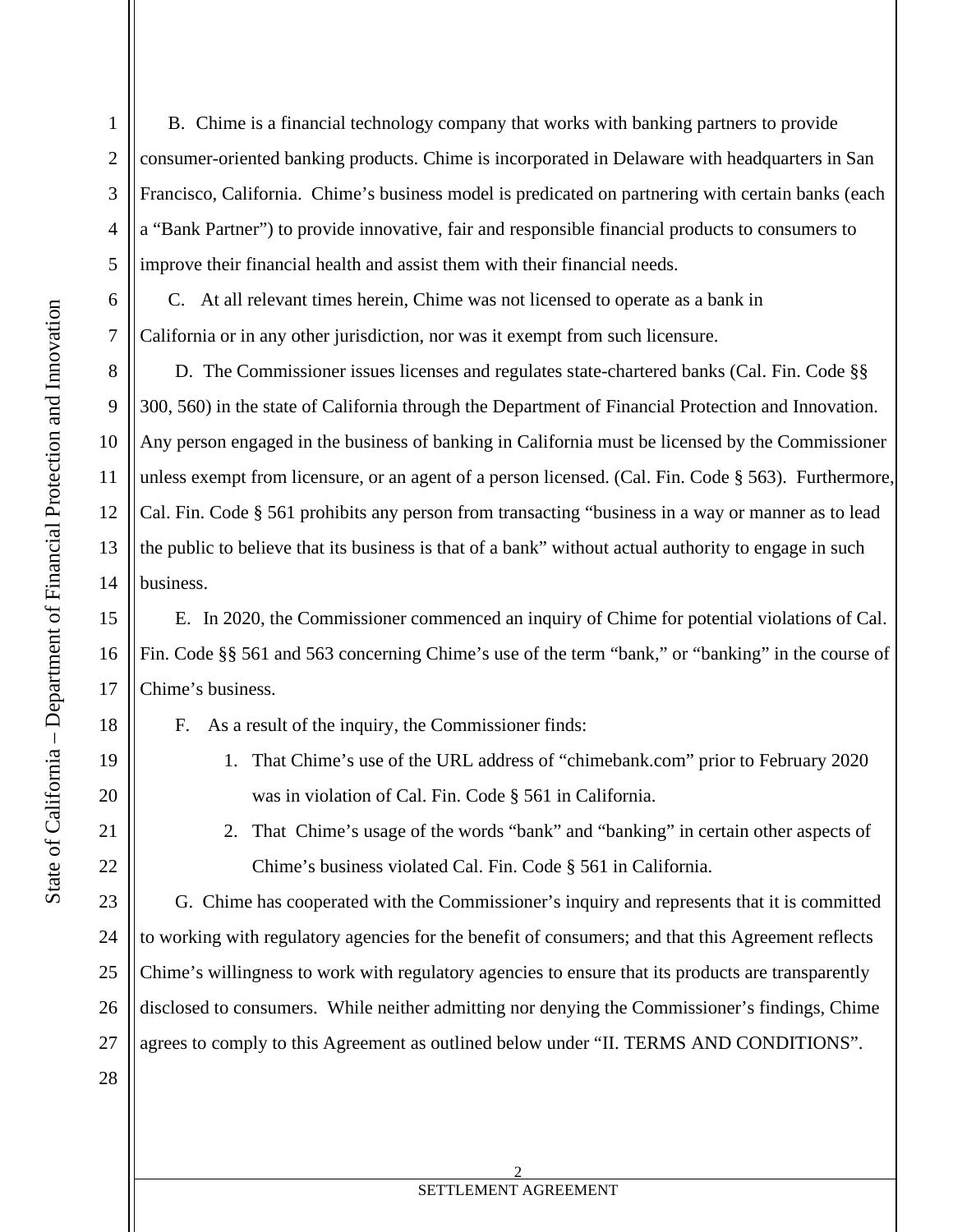5

6

7

8

9

<span id="page-2-0"></span>1

2

3

4

10

11

12

13

14

15

16

17

18

19

20

21

22

23

24

25

26

27

28

## **TERMS AND CONDITIONS**

**II.** 

1. Purpose. This Agreement resolves the issues before the Commissioner in a manner that avoids the business disruption and expense of a hearing and other possible court proceedings, protects consumers, is in the public interest, and is consistent with the purposes, policies, and provisions of the applicable law.

2. Order to Cease and Desist. The Commissioner hereby orders Chime and Chime agrees that in accordance with Cal. Fin. Code §§ 561 and 563 in California, that Chime will cease and desist from using the name "chimebank.com" in its business unless and until it becomes licensed or otherwise authorized to engage in the business of banking under the laws of California, another state or of the United States. Chime agrees that the Order to Cease and Desist is hereby deemed a final order.

3. Chime's Review of its Webpage and Advertising. Chime agrees to perform the following review and make enhancements to its webpage and advertising by May 15, 2021. The Commissioner acknowledges and agrees that Chime will perform quality control and testing of such enhancements by June 15, 2021 and promptly thereafter make further enhancements to address any exceptions identified. Chime agrees as follows:

- a. Chime shall distance itself from use of the term "banking" and derivatives by clarifying statements on its website, on its mobile app, and in advertising to address the following:
	- i. Where "banking" terminology is used, Chime shall place a disclosure stating that Chime is not a bank and banking services are provided by its Bank Partner(s). The disclosure shall be in bold and/or increased font size in a clear and conspicuous manner proximate to the use of the banking terminology.
	- ii. Chime shall enhance internal review and approval process for when it presents testimonials that may be perceived as representing Chime as a bank.
	- Chime's Bank Partner(s). Further, Chime shall monitor affiliates and agents iii. Chime shall clarify or annotate in all testimonials it publishes, or causes to be published, that use "banking" terminology that Chime is a financial technology company not a bank and banking services are provided by who publish other testimonials and provide clarifying information that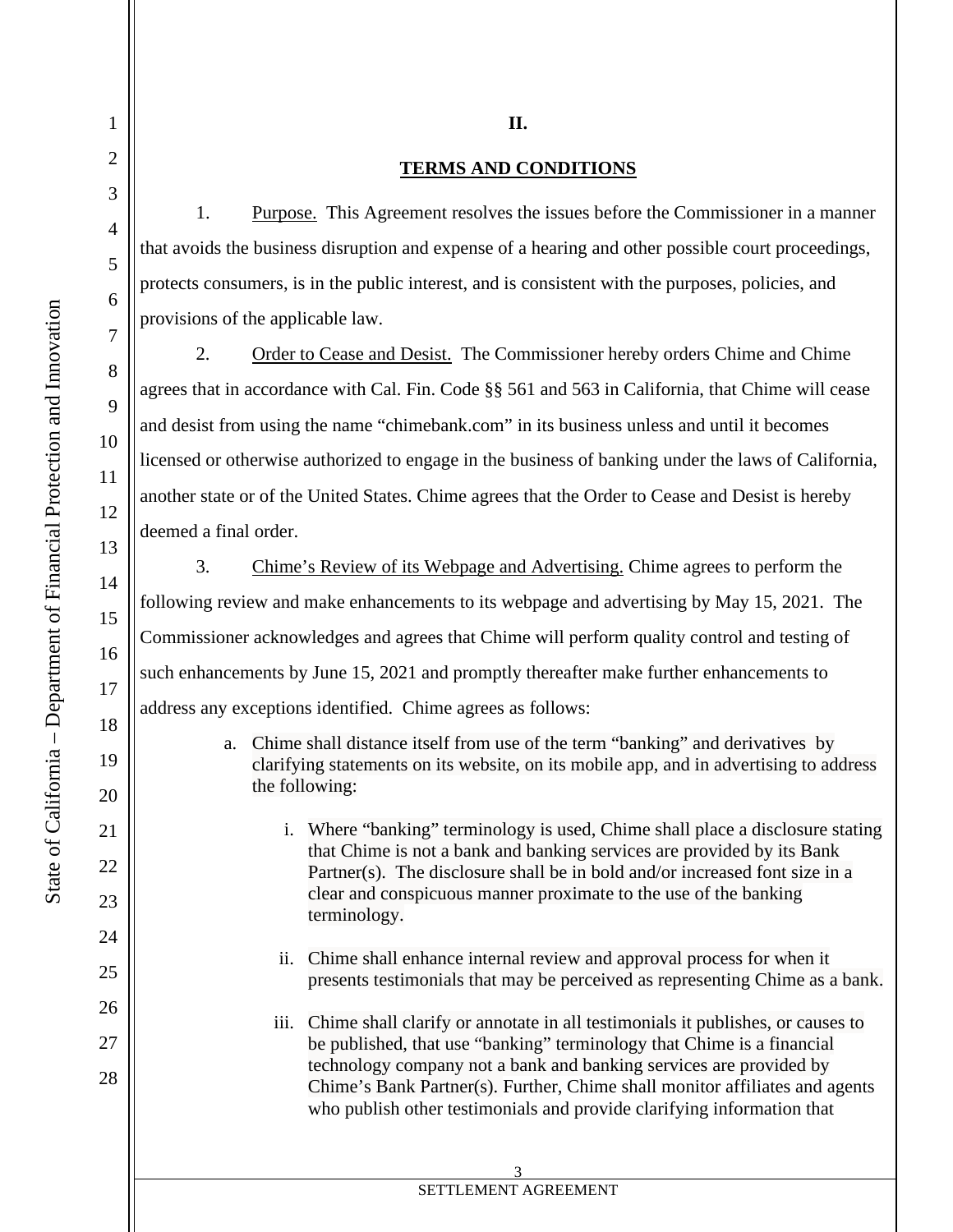Chime is not a bank in response to such testimonials that use "banking" terminology.

- iv. Where appropriate, Chime shall revise website language to state that customers can open an account "through" Chime, where existing language states "opening a Chime bank account" or "how to open a bank account with Chime" or similar language.
- v. In paid Google search results, Chime shall place a statement on Google and other ads that banking services are provided by its Bank Partner(s), which it will identify by name.
- answer that clearly explains that the bank accounts are held at its Bank vi. Chime shall include in its website Frequently Asked Questions (FAQ), an Partner(s), which it will identify by name.
- up process to inform the consumer that Chime is a financial technology vii. Chime shall provide a clear and prominent disclaimer during the account set company not a bank and banking services are provided by Chime's Bank Partner(s).
- b. Chime shall enhance its description of Chime's role as technology, business processor, and marketing service provider to its Bank Partner(s) and make clear that banking products and services are provided by Chime's Bank Partner(s). The description shall be clear and conspicuous in the response to the "What is Chime?" question in the company's website FAQs.
- c. Compliance and Reporting. Chime shall establish, implement, enhance, and maintain testing policies, procedures, and standards reasonably designed to, at a minimum, ensure compliance with the provisions of this Agreement and with Cal. Fin. Code § 561. Furthermore, by June 15, 2021, and again one year after the effective date of this Agreement, Chime shall submit to the Commissioner an accurate written compliance progress report, which, at a minimum describes in detail the manner in which Chime has complied with this Agreement.

4. Waiver of Hearing Rights. Chime hereby waives its right to any hearings, and to California Administrative Procedure Act, the California Code of Civil Procedure, or any other unappealable. Nothing in this Agreement shall waive Chime's right to defend itself in the event of any reconsideration, appeal, or other right to review which may be afforded pursuant to the provision of law or any other rights to hearing, reconsideration, appeal, or other action in this matter. By waiving such rights, Chime effectively consents to the Agreement becoming final and a dispute about compliance with its terms.

5

6

7

8

9

<span id="page-3-0"></span>1

2

3

4

10

11

12

13

14

15

16

17

18

20

21

22

23

24

19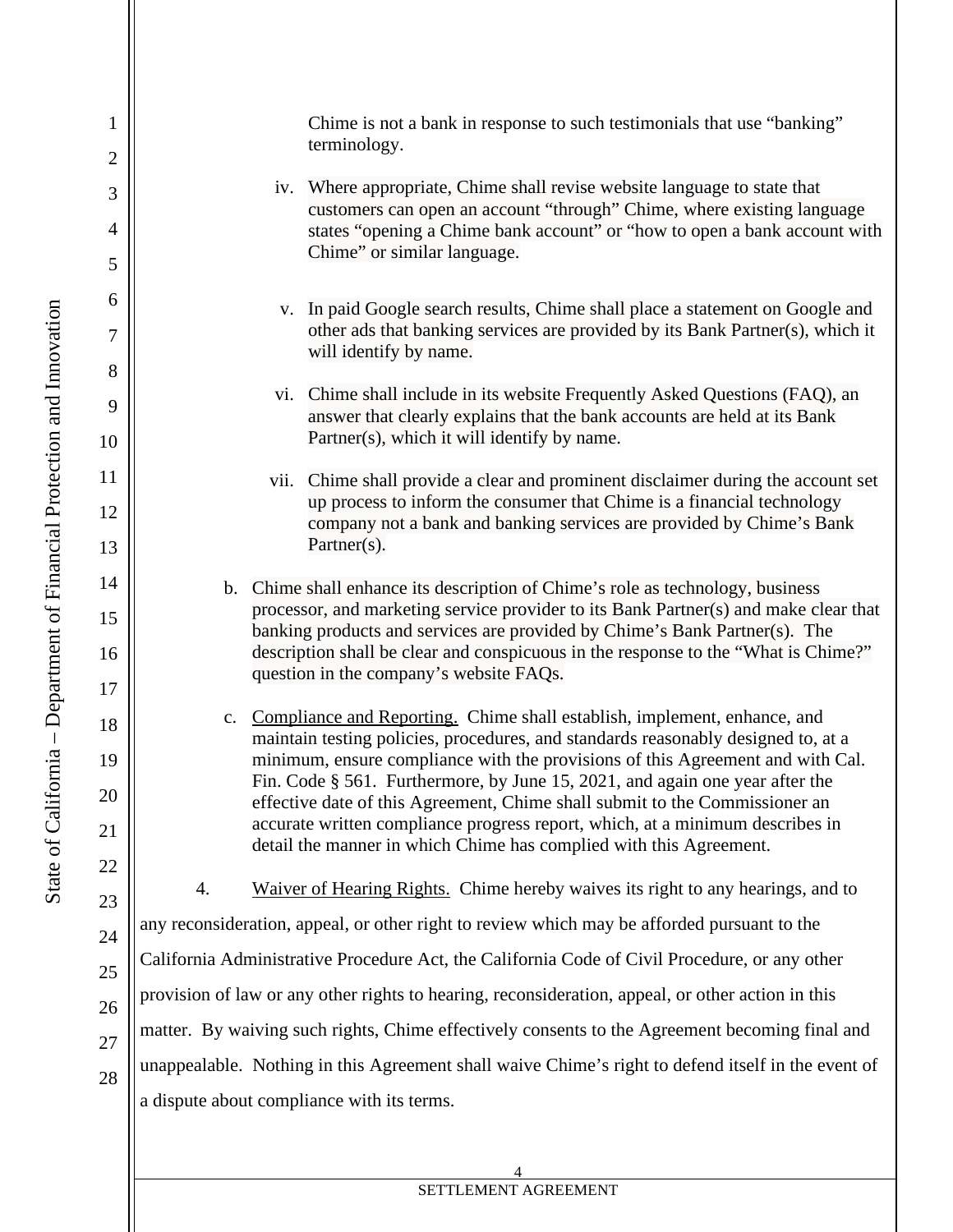5. Full and Final Settlement. Chime hereby acknowledges and agrees that the Agreement is intended to constitute a full, final, and complete resolution of Chime's alleged violations as set forth in the Recitals (Violations), and that no further proceedings or actions will be brought by the Commissioner against Chime based on the alleged Violations, excepting any proceeding to enforce compliance with the terms of this Agreement or if such proceeding is based upon discovery of new and further violations of the law or regulation that do not form the basis for the Agreement and which Chime knowingly concealed from the State.

6. Information Willfully Withheld. This Agreement may be revoked if the Commissioner later finds out that Chime knowingly or willfully withheld information used and relied upon in the Agreement.

7. Assisting Other Agencies. The Parties further acknowledge and agree that nothing in the Agreement shall limit the Commissioner's ability to assist any other agency (city, county, state, or federal) with any prosecution, administrative, civil, or criminal, brought by any such agency against Chime or any other person based upon any of the activities alleged in this matter or otherwise.

8. Headings. The headings to the paragraphs of this Agreement are inserted for convenience only and will not be deemed a part hereof or affect the construction or interpretation of the provisions hereof.

20

25

26

27

28

24

5

[6](#page-5-0) 

7

[8](#page-7-0) 

9

[4](#page-3-0) 

1

[2](#page-1-0) 

[3](#page-2-0) 

10

11

12

13

14

15

16

17

18

19

21

22

23

9. Binding. The Agreement is binding on all heirs, assigns, or successors in interest.

 it has placed no reliance on any statement, representation, or promise of any other party, or any other 10. Reliance. Each of the Parties represents, warrants, and agrees that in executing this Agreement, he/she/it has relied solely on the statements set forth herein and the advice of their own counsel. Each of the Parties further represents, warrants, and agrees that in executing this Agreement person or entity not expressly set forth herein, or upon the failure of any party or any other person or entity to make any statement, representation, or disclosure of anything whatsoever. The Parties have included this clause: (1) to preclude any claim that any party was in any way fraudulently induced to execute this Agreement; and (2) to preclude the introduction of parol evidence to vary, interpret, supplement, or contradict the terms of this Agreement.

 $\overline{a}$ 5 SETTLEMENT AGREEMENT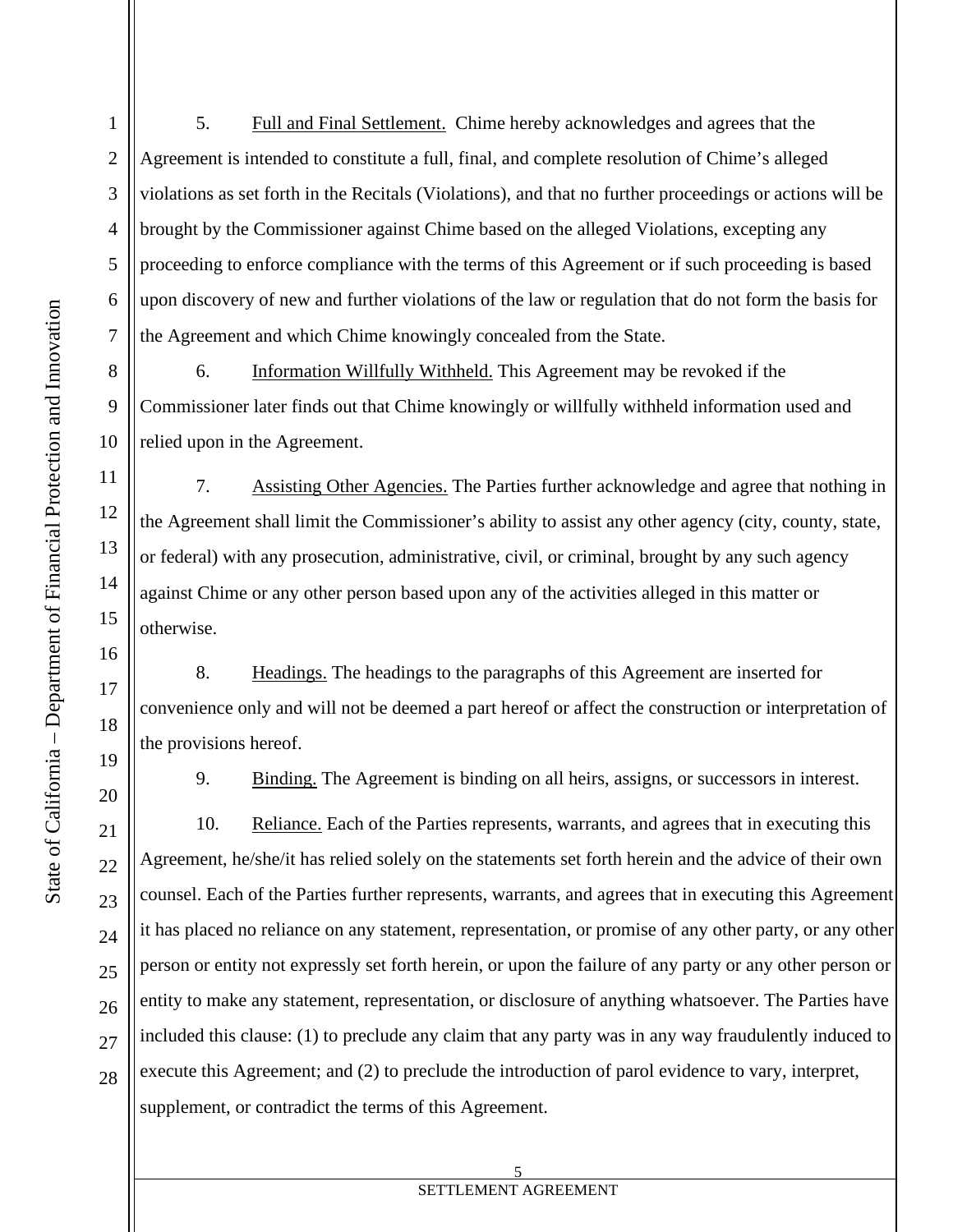11. Waiver, Amendments, and Modifications. No waiver, amendment, or modification of this Agreement will be valid or binding unless it is in writing and signed by each of the Parties. The waiver of any provision of this Agreement will not be deemed a waiver of any other provision. No waiver by each of the Parties of any breach of, or of compliance with, any condition or provision of this Agreement by another party will be considered a waiver of any other condition or provision or of the same condition or provision at another time.

 among the Parties with respect to the subject matter hereof, and supersedes all prior or 12. Full Integration. This Agreement is the final written expression and the complete and exclusive statement of all the agreements, conditions, promises, representations, and covenant contemporaneous agreements, negotiations, representations, understandings, and discussions between and among the Parties, their respective representatives, and any other person or entity, with respect to the subject matter covered hereby.

13. Governing Law. This Agreement will be governed by and construed in accordance with California law. Each of the parties hereto consents to the jurisdiction of such court, and hereby irrevocably waives, to the fullest extent permitted by law, the defense of an inconvenient forum to the maintenance of such action or proceeding in such court.

14. Counterparts. This Agreement may be executed in one or more separate counterparts, each of which when so executed, shall be deemed an original. Such counterparts shall together constitute a single document.

 qualification under the Commissioner's current or future jurisdiction, or are the subject of any future 15. Effect Upon Future Proceedings. If Chime applies for any license, permit or action by such agency to enforce this Agreement, then the subject matter hereof shall be admissible for the purpose of such application(s) or enforcement proceedings(s).

16. Voluntary Agreement. Chime enters into the Agreement voluntarily and without coercion and acknowledges that no promises, threats, or assurances have been made by the State, or any officer or agent thereof, about the Agreement other than as reflected herein.

17. Notice. Any notices required under the Agreement shall be provided to

5

6

7

[8](#page-7-0) 

9

[4](#page-3-0) 

<span id="page-5-0"></span>1

[2](#page-1-0) 

[3](#page-2-0) 

10

11

12

13

14

15

16

17

18

19

20

21

22

23

25

26

27

28

24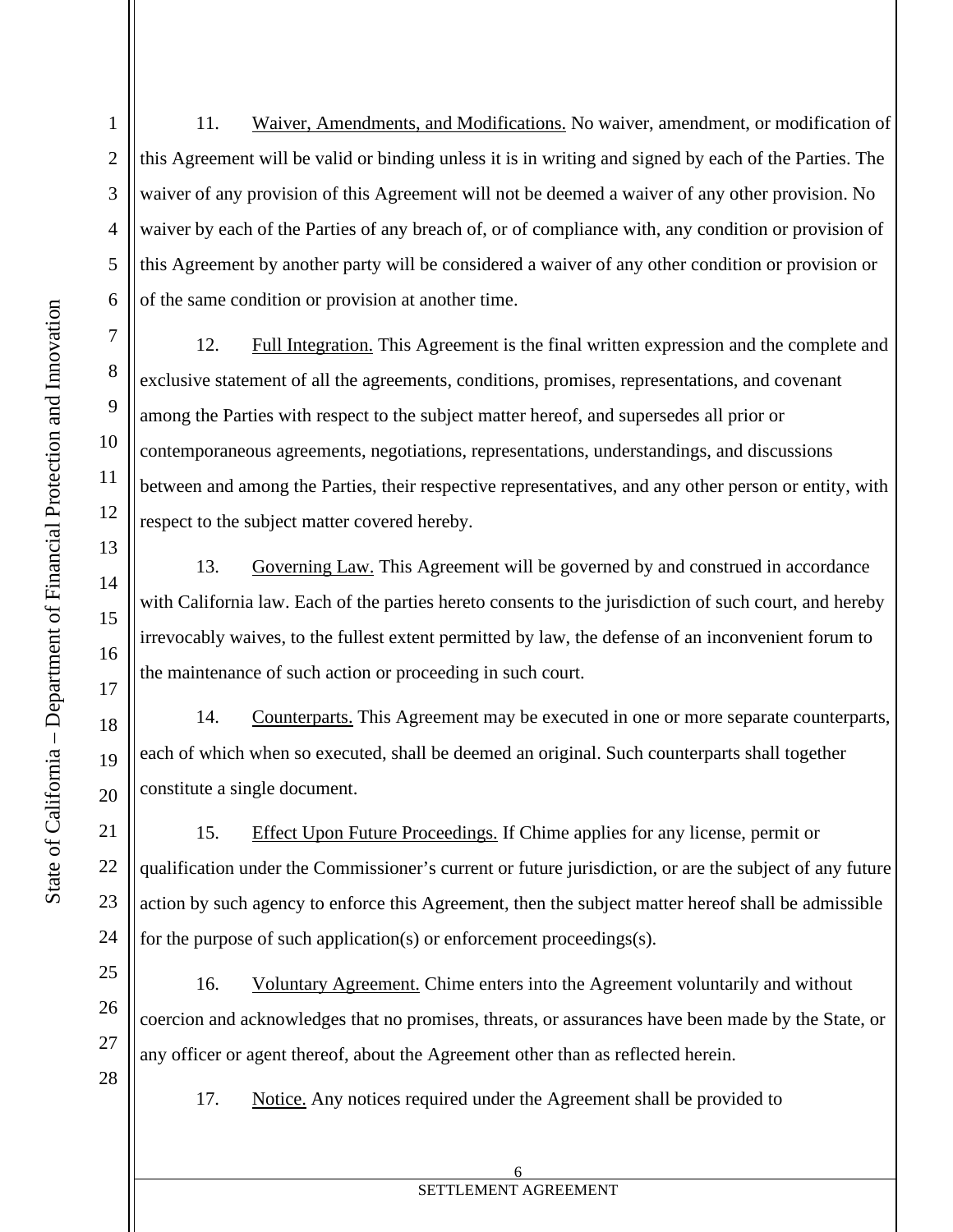| each party at the following addresses: |
|----------------------------------------|
|                                        |

| $\overline{2}$ | If to Chime to:                                                                                      |                                                                                            | Jonice Gray Tucker, Esq.<br>2001 M Street NW, Suite 500                                |  |  |  |
|----------------|------------------------------------------------------------------------------------------------------|--------------------------------------------------------------------------------------------|----------------------------------------------------------------------------------------|--|--|--|
| 3              |                                                                                                      |                                                                                            | Washington, DC 20036                                                                   |  |  |  |
| 4              |                                                                                                      |                                                                                            | $(202)$ 349-8005<br>jtucker@buckleyfirm.com                                            |  |  |  |
| 5              |                                                                                                      |                                                                                            |                                                                                        |  |  |  |
| 6              |                                                                                                      |                                                                                            | John Kromer, Esq.                                                                      |  |  |  |
| 7              |                                                                                                      |                                                                                            | 2001 M Street NW, Suite 500<br>Washington, DC 20036                                    |  |  |  |
| 8              |                                                                                                      |                                                                                            | $(202)$ 349-8040                                                                       |  |  |  |
| 9              |                                                                                                      |                                                                                            | jkromer@buckleyfirm.com                                                                |  |  |  |
| 10             |                                                                                                      | If to Commissioner to:                                                                     | Paul Yee, Senior Counsel                                                               |  |  |  |
| 11             |                                                                                                      |                                                                                            | Department of Financial Protection and Innovation<br>One Sansome Street, Suite 600     |  |  |  |
| 12             |                                                                                                      |                                                                                            | San Francisco, California 94104-4448                                                   |  |  |  |
|                |                                                                                                      |                                                                                            | $(415)$ 972-8544<br>Paul. Yee@dfpi.ca.gov                                              |  |  |  |
| 13<br>14       | If to Chime, a courtesy copy shall also be provided to:                                              |                                                                                            |                                                                                        |  |  |  |
| 15             |                                                                                                      |                                                                                            | <b>Kate Karas</b>                                                                      |  |  |  |
| 16             |                                                                                                      |                                                                                            | <b>General Counsel</b>                                                                 |  |  |  |
| 17             |                                                                                                      |                                                                                            | Chime<br>77 Maiden Lane                                                                |  |  |  |
| 18             |                                                                                                      |                                                                                            | San Francisco, CA 94108<br>kkaras@chime.com                                            |  |  |  |
| 19             |                                                                                                      |                                                                                            |                                                                                        |  |  |  |
| 20             |                                                                                                      | 18.<br>Signatures. An electronic signature, or a faxed, photocopied, or scanned copy of an |                                                                                        |  |  |  |
| 21             |                                                                                                      |                                                                                            | original signature, shall be deemed the same as an original signature.                 |  |  |  |
| 22             | Public Record. Chime acknowledges that this Agreement shall be a matter of public<br>19.             |                                                                                            |                                                                                        |  |  |  |
| 23             | record.                                                                                              |                                                                                            |                                                                                        |  |  |  |
| 24             | 20.                                                                                                  |                                                                                            | Effective Date. The Agreement shall become final and effective when signed by all      |  |  |  |
| 25             | Parties and delivered by the Commissioner or his assigns to Chime's counsels of record via e-mail    |                                                                                            |                                                                                        |  |  |  |
| 26             | at: jtucker@buckleyfirm.com and jkromer@buckleyfirm.com.                                             |                                                                                            |                                                                                        |  |  |  |
| 27             | 21.                                                                                                  |                                                                                            | Authority to Sign. Each signatory hereto covenants that he/she possesses all necessary |  |  |  |
| 28             | capacity and authority to sign and enter into this Agreement and undertake the obligations set forth |                                                                                            |                                                                                        |  |  |  |
|                |                                                                                                      |                                                                                            |                                                                                        |  |  |  |
|                |                                                                                                      |                                                                                            |                                                                                        |  |  |  |
|                |                                                                                                      |                                                                                            |                                                                                        |  |  |  |

SETTLEMENT AGREEMENT

1